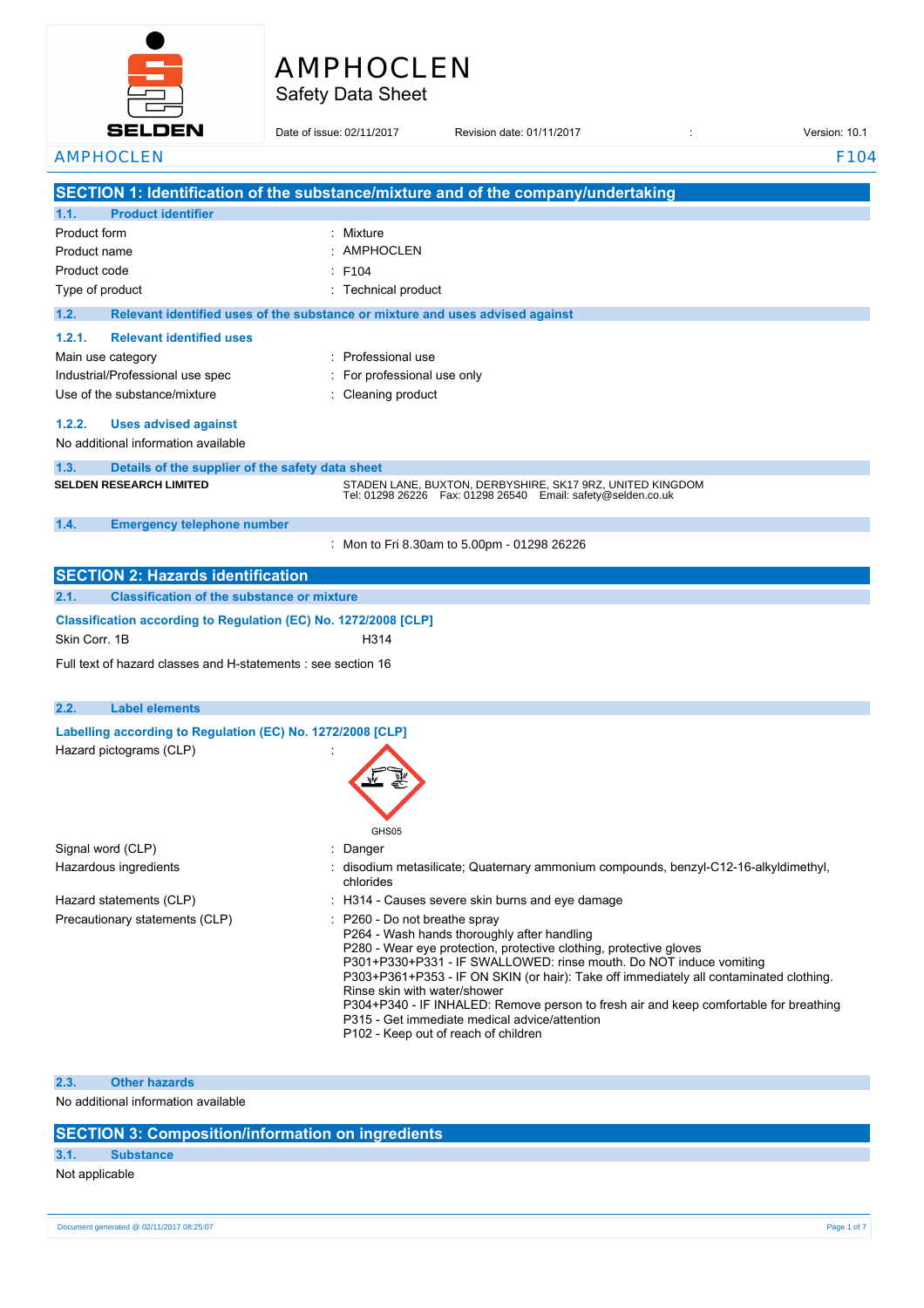### **3.2. Mixture**

| <b>Name</b>                                                               | <b>Product identifier</b>                                               | $\frac{9}{6}$ | <b>Classification according to</b><br><b>Regulation (EC) No.</b><br>1272/2008 [CLP]                                             |
|---------------------------------------------------------------------------|-------------------------------------------------------------------------|---------------|---------------------------------------------------------------------------------------------------------------------------------|
| Alcohol Alkoxylate                                                        | (CAS No) 166736-08-9                                                    | l - 5         | Acute Tox. 4 (Oral), H302<br>Eye Dam. 1, H318                                                                                   |
| disodium metasilicate                                                     | (CAS No) 6834-92-0<br>(EC no) 229-912-9<br>(EC index no) 014-010-00-8   | l - 5         | Skin Corr. 1B. H314<br>STOT SE 3, H335                                                                                          |
| Quaternary ammonium compounds, benzyl-C12-16-<br>alkyldimethyl, chlorides | (CAS No) 68424-85-1<br>(EC no) 270-325-2<br>(REACH-no) 01-2119965180-41 | 1 - 5         | Acute Tox. 4 (Oral), H302<br>Skin Corr. 1B, H314<br>Eye Dam. 1, H318<br>Aquatic Acute 1, H400<br>Aquatic Chronic Not classified |

Full text of H-statements: see section 16

|                 | <b>SECTION 4: First aid measures</b>                                       |                                                                                                                                     |
|-----------------|----------------------------------------------------------------------------|-------------------------------------------------------------------------------------------------------------------------------------|
| 4.1.            | <b>Description of first aid measures</b>                                   |                                                                                                                                     |
|                 | First-aid measures general                                                 | : Get medical advice/attention if you feel unwell.                                                                                  |
|                 | First-aid measures after inhalation                                        | Remove person to fresh air and keep comfortable for breathing.                                                                      |
|                 | First-aid measures after skin contact                                      | Wash with plenty of soap and water. Take off immediately all contaminated clothing and wash it<br>before reuse.                     |
|                 | First-aid measures after eye contact                                       | Immediately rinse with water for a prolonged period while holding the eyelids wide open. Get<br>immediate medical advice/attention. |
|                 | First-aid measures after ingestion                                         | Do NOT induce vomiting. Rinse mouth. Drink plenty of water. Get medical advice/attention.                                           |
| 4.2.            | Most important symptoms and effects, both acute and delayed                |                                                                                                                                     |
|                 | Symptoms/injuries after inhalation                                         | : May cause respiratory irritation.                                                                                                 |
|                 | Symptoms/injuries after skin contact                                       | Burns.                                                                                                                              |
|                 | Symptoms/injuries after eye contact                                        | Causes serious eye damage.                                                                                                          |
|                 | Symptoms/injuries after ingestion                                          | Burns.                                                                                                                              |
| 4.3.            | Indication of any immediate medical attention and special treatment needed |                                                                                                                                     |
|                 | Treat symptomatically.                                                     |                                                                                                                                     |
|                 | <b>SECTION 5: Firefighting measures</b>                                    |                                                                                                                                     |
| 5.1.            | <b>Extinguishing media</b>                                                 |                                                                                                                                     |
|                 | Suitable extinguishing media                                               | : Carbon dioxide. Dry powder. Foam.                                                                                                 |
| 5.2.            | Special hazards arising from the substance or mixture                      |                                                                                                                                     |
| fire            | Hazardous decomposition products in case of                                | : Corrosive vapours.                                                                                                                |
| 5.3.            | <b>Advice for firefighters</b>                                             |                                                                                                                                     |
|                 | No additional information available                                        |                                                                                                                                     |
|                 | <b>SECTION 6: Accidental release measures</b>                              |                                                                                                                                     |
| 6.1.            | Personal precautions, protective equipment and emergency procedures        |                                                                                                                                     |
| 6.1.1.          | For non-emergency personnel                                                |                                                                                                                                     |
|                 | Emergency procedures                                                       | : Evacuate unnecessary personnel.                                                                                                   |
| 6.1.2.          | For emergency responders                                                   |                                                                                                                                     |
|                 | Protective equipment                                                       | : Use personal protective equipment as required.                                                                                    |
|                 |                                                                            |                                                                                                                                     |
| 6.2.            | <b>Environmental precautions</b>                                           |                                                                                                                                     |
|                 | Avoid release to the environment.                                          |                                                                                                                                     |
| 6.3.            | Methods and material for containment and cleaning up                       |                                                                                                                                     |
| For containment |                                                                            | : Collect spillage.                                                                                                                 |
|                 | Methods for cleaning up                                                    | Soak up spills with inert solids, such as clay or diatomaceous earth as soon as possible.                                           |
| 6.4.            | <b>Reference to other sections</b>                                         |                                                                                                                                     |
|                 |                                                                            | For further information refer to section 8: "Exposure controls/personal protection". For further information refer to section 13.   |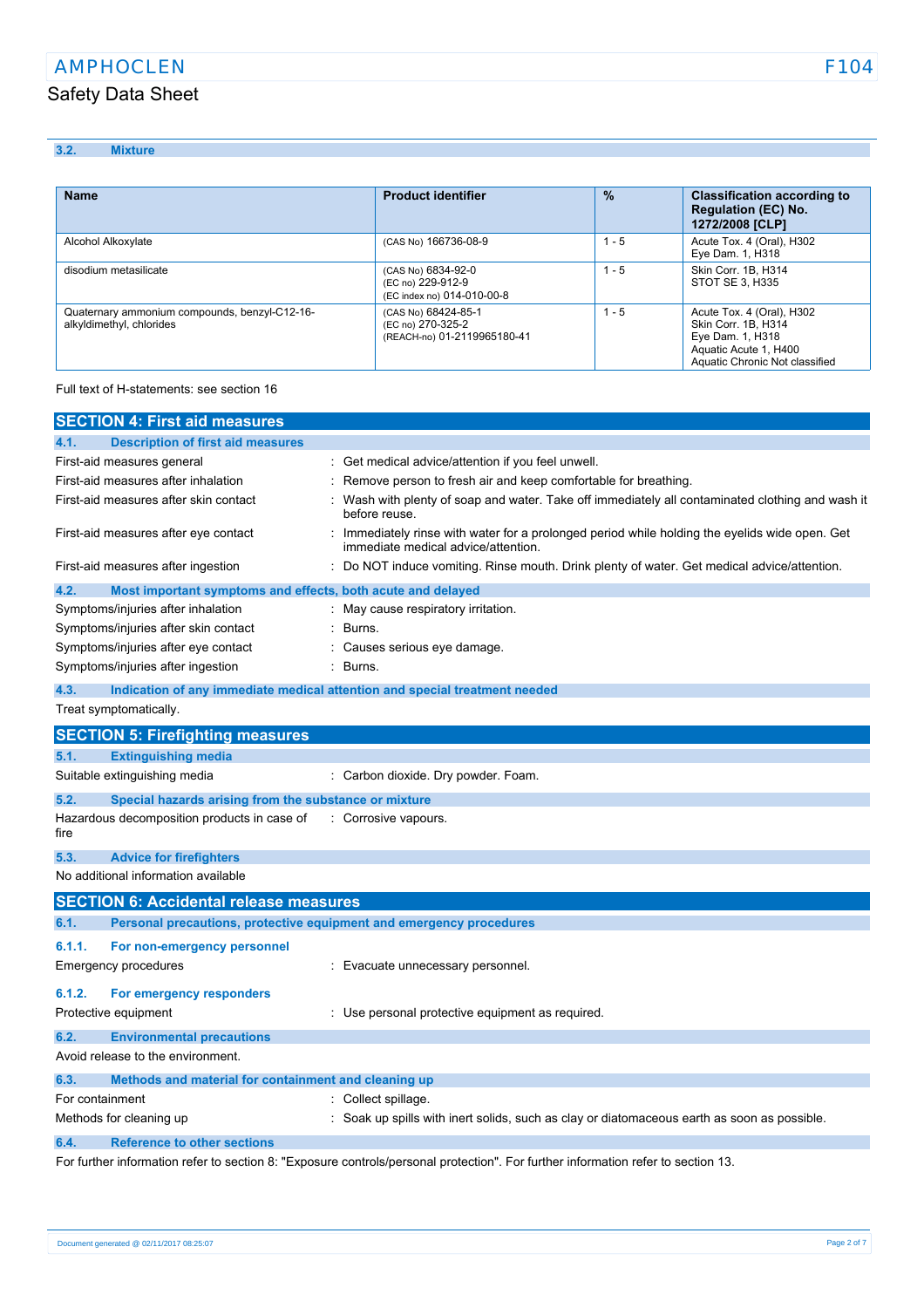| <b>SECTION 7: Handling and storage</b>                               |                                                                   |  |
|----------------------------------------------------------------------|-------------------------------------------------------------------|--|
| <b>Precautions for safe handling</b><br>7.1.                         |                                                                   |  |
| Precautions for safe handling                                        | : Avoid contact with skin and eyes.                               |  |
| Hygiene measures                                                     | : Do not eat, drink or smoke when using this product.             |  |
| 7.2.<br>Conditions for safe storage, including any incompatibilities |                                                                   |  |
| Technical measures                                                   | : Does not require any specific or particular technical measures. |  |
| Storage conditions                                                   | Keep container closed when not in use.                            |  |
| Incompatible products                                                | Oxidizing agent. Strong acids.                                    |  |
| Incompatible materials                                               | Metals.                                                           |  |
| Special rules on packaging                                           | Keep only in original container.                                  |  |
| <b>Specific end use(s)</b><br>7.3.                                   |                                                                   |  |
| No additional information available                                  |                                                                   |  |
| <b>SECTION 8: Exposure controls/personal protection</b>              |                                                                   |  |
| 8.1.<br><b>Control parameters</b>                                    |                                                                   |  |
| No additional information available                                  |                                                                   |  |
|                                                                      |                                                                   |  |
| 8.2.<br><b>Exposure controls</b>                                     |                                                                   |  |
| Personal protective equipment                                        | : Protective clothing. Gloves. Safety glasses.                    |  |
| Materials for protective clothing                                    | Protective clothing. PICM008                                      |  |
|                                                                      |                                                                   |  |
| <b>SECTION 9: Physical and chemical properties</b><br>9.1.           |                                                                   |  |
| Information on basic physical and chemical properties                | : Liquid                                                          |  |
| Physical state<br>Appearance                                         |                                                                   |  |
| Colour                                                               | Liquid.<br>Colourless.                                            |  |
| Odour                                                                | odourless.                                                        |  |
| Odour threshold                                                      | No data available                                                 |  |
| рH                                                                   | 13.1                                                              |  |
| Relative evaporation rate (butylacetate=1)                           | No data available                                                 |  |
| Melting point                                                        | No data available                                                 |  |
| Freezing point                                                       | No data available                                                 |  |
| Boiling point                                                        | : >= 100 °C                                                       |  |
| Flash point                                                          | No data available                                                 |  |
| Auto-ignition temperature                                            | No data available                                                 |  |
| Decomposition temperature                                            | No data available                                                 |  |
| Flammability (solid, gas)                                            | No data available                                                 |  |
| Vapour pressure                                                      | No data available                                                 |  |
| Relative vapour density at 20 °C                                     | No data available                                                 |  |
| Relative density                                                     | No data available                                                 |  |
| Density                                                              | 1.05                                                              |  |
| Solubility                                                           | Miscible with water.                                              |  |
| Log Pow                                                              | No data available                                                 |  |
| Viscosity, kinematic                                                 | No data available                                                 |  |
| Viscosity, dynamic                                                   | No data available                                                 |  |
| Explosive properties                                                 | No data available                                                 |  |
| Oxidising properties                                                 | No data available                                                 |  |
| <b>Explosive limits</b>                                              | No data available                                                 |  |
| <b>Other information</b><br>9.2.                                     |                                                                   |  |
| No additional information available                                  |                                                                   |  |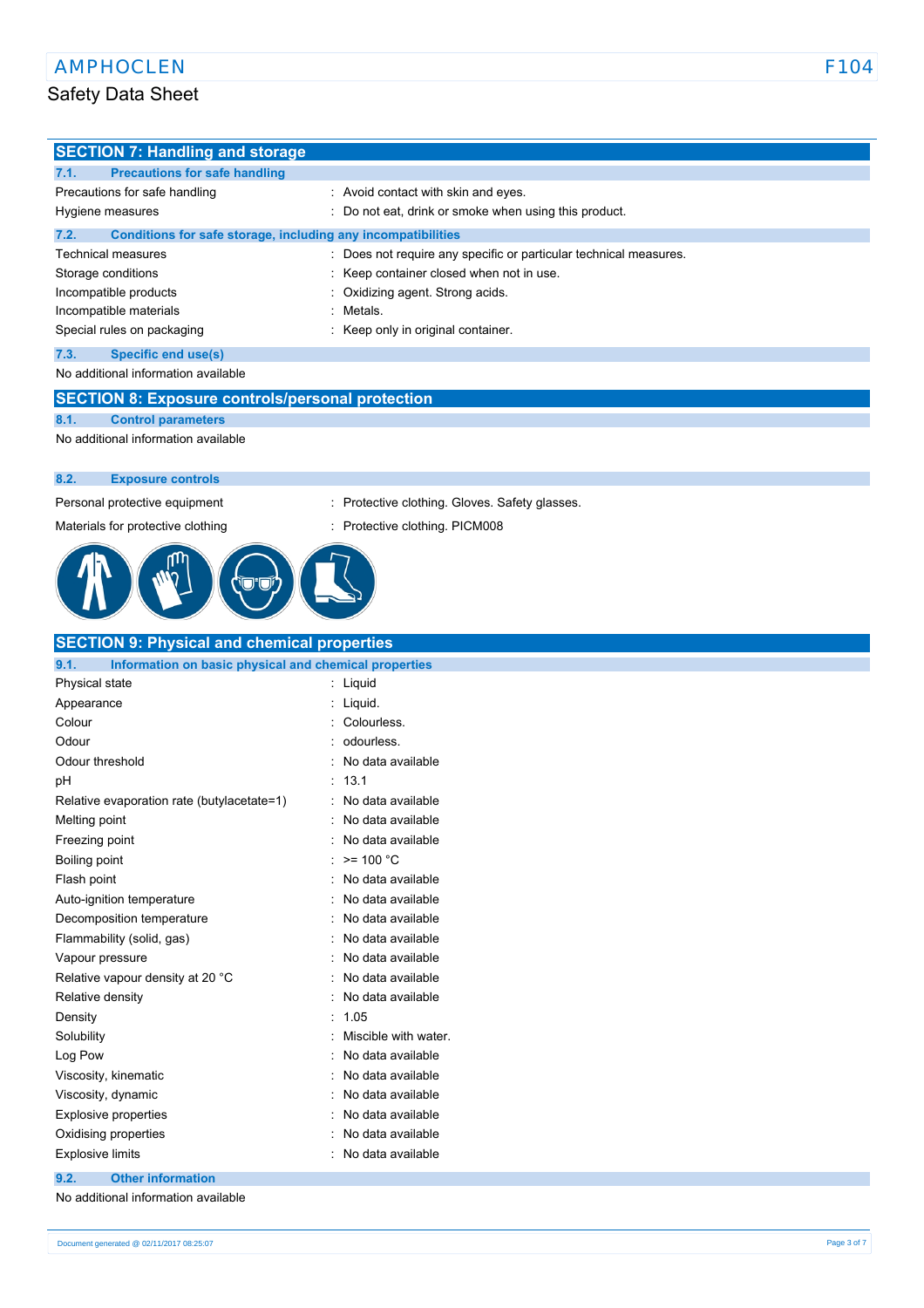|         | <b>SECTION 10: Stability and reactivity</b> |
|---------|---------------------------------------------|
| 10.1.   | <b>Reactivity</b>                           |
|         | No additional information available         |
| 10.2.   | <b>Chemical stability</b>                   |
|         | Stable under normal conditions.             |
| 10.3.   | <b>Possibility of hazardous reactions</b>   |
|         | No additional information available         |
| 10.4.   | <b>Conditions to avoid</b>                  |
|         | No additional information available         |
| 10.5.   | <b>Incompatible materials</b>               |
| metals. |                                             |
| 10.6.   | <b>Hazardous decomposition products</b>     |

No additional information available

| <b>SECTION 11: Toxicological information</b>          |                                                        |  |
|-------------------------------------------------------|--------------------------------------------------------|--|
| Information on toxicological effects<br>11.1.         |                                                        |  |
| Acute toxicity                                        | : Not classified                                       |  |
| Skin corrosion/irritation                             | : Causes severe skin burns and eye damage.<br>pH: 13.1 |  |
| Serious eye damage/irritation                         | : Serious eye damage, category 1, implicit<br>pH: 13.1 |  |
| Respiratory or skin sensitisation                     | Not classified                                         |  |
| Germ cell mutagenicity                                | Not classified                                         |  |
| Carcinogenicity                                       | : Not classified                                       |  |
| Reproductive toxicity                                 | : Not classified                                       |  |
| Specific target organ toxicity (single exposure)      | Not classified<br>٠.                                   |  |
| Specific target organ toxicity (repeated<br>exposure) | : Not classified                                       |  |
| Aspiration hazard                                     | Not classified                                         |  |

# **SECTION 12: Ecological information**

| - | <b>TOY HEIN</b> |
|---|-----------------|
|   |                 |

| Alcohol Alkoxylate (166736-08-9)                                                   |                   |  |  |
|------------------------------------------------------------------------------------|-------------------|--|--|
| LC50 fish 1                                                                        | $> 10 - 100$ mg/l |  |  |
| EC50 Daphnia 1                                                                     | $> 10 - 100$ mg/l |  |  |
| ErC50 (other aquatic plants)<br>$> 10 - 100$ mg/l                                  |                   |  |  |
| Quaternary ammonium compounds, benzyl-C12-16-alkyldimethyl, chlorides (68424-85-1) |                   |  |  |
| ErC50 (algae)                                                                      | $<$ mg/l          |  |  |
|                                                                                    |                   |  |  |
| 12.2.<br><b>Persistence and degradability</b>                                      |                   |  |  |
| No additional information available                                                |                   |  |  |
| 12.3.<br><b>Bioaccumulative potential</b>                                          |                   |  |  |
| No additional information available                                                |                   |  |  |
| 12.4.<br><b>Mobility in soil</b>                                                   |                   |  |  |
| No additional information available                                                |                   |  |  |
| <b>Results of PBT and vPvB assessment</b><br>12.5.                                 |                   |  |  |
| No additional information available                                                |                   |  |  |
| <b>Other adverse effects</b><br>12.6.                                              |                   |  |  |
| No additional information available                                                |                   |  |  |
| <b>SECTION 13: Disposal considerations</b>                                         |                   |  |  |
| 13.1.<br><b>Waste treatment methods</b>                                            |                   |  |  |
| No additional information available                                                |                   |  |  |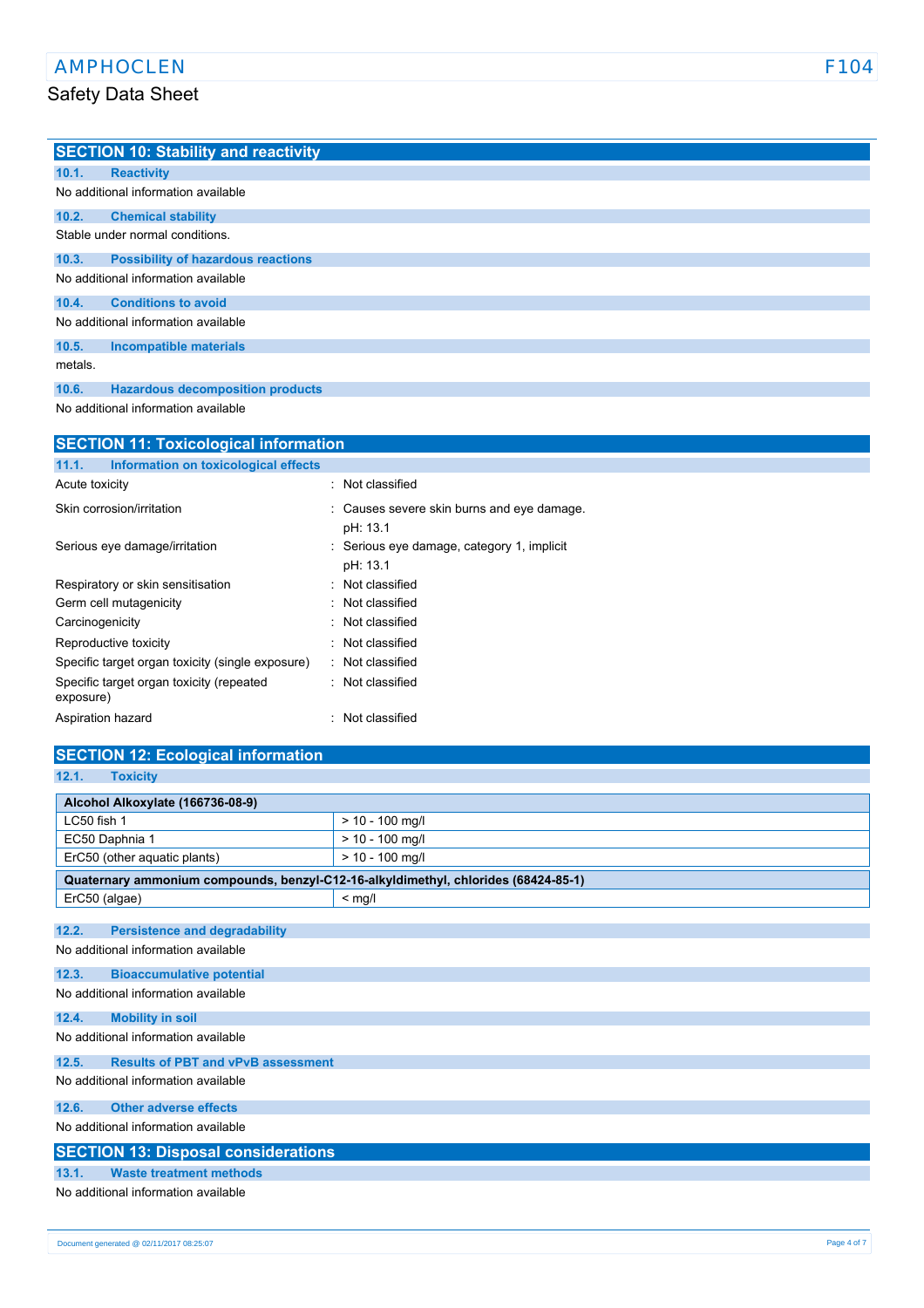| <b>SECTION 14: Transport information</b>                  |                                                                                                         |
|-----------------------------------------------------------|---------------------------------------------------------------------------------------------------------|
| In accordance with ADR / RID / IMDG / IATA / ADN          |                                                                                                         |
| 14.1.<br><b>UN number</b>                                 |                                                                                                         |
| UN-No. (ADR)                                              | : 1760                                                                                                  |
| UN-No. (IMDG)                                             | : 1760                                                                                                  |
| UN-No. (IATA)                                             | : 1760                                                                                                  |
| 14.2.<br><b>UN proper shipping name</b>                   |                                                                                                         |
| Proper Shipping Name (ADR)                                | : CORROSIVE LIQUID, N.O.S.                                                                              |
| Proper Shipping Name (IMDG)                               | : CORROSIVE LIQUID, N.O.S.                                                                              |
| Proper Shipping Name (IATA)                               | : CORROSIVE LIQUID, N.O.S.                                                                              |
| Transport document description (ADR)                      | : UN 1760 CORROSIVE LIQUID, N.O.S. (SODIUM METASILICATE, QUATERNARY<br>AMMONIUM COMPOUNDS), 8, III, (E) |
| Transport document description (IMDG)                     | : UN 1760 CORROSIVE LIQUID, N.O.S. (SODIUM METASILICATE, QUATERNARY<br>AMMONIUM COMPOUNDS), 8, III      |
| 14.3.<br><b>Transport hazard class(es)</b>                |                                                                                                         |
| <b>ADR</b>                                                |                                                                                                         |
| Transport hazard class(es) (ADR)                          | $\therefore$ 8                                                                                          |
| Danger labels (ADR)                                       | $\therefore$ 8                                                                                          |
|                                                           |                                                                                                         |
|                                                           |                                                                                                         |
|                                                           |                                                                                                         |
|                                                           |                                                                                                         |
|                                                           |                                                                                                         |
| <b>IMDG</b>                                               |                                                                                                         |
| Transport hazard class(es) (IMDG)                         | $\therefore$ 8                                                                                          |
| Danger labels (IMDG)                                      | $\therefore$ 8                                                                                          |
|                                                           |                                                                                                         |
|                                                           |                                                                                                         |
|                                                           |                                                                                                         |
|                                                           |                                                                                                         |
|                                                           |                                                                                                         |
|                                                           |                                                                                                         |
| <b>IATA</b>                                               | $\therefore$ 8                                                                                          |
| Transport hazard class(es) (IATA)<br>Hazard labels (IATA) | $\therefore$ 8                                                                                          |
|                                                           |                                                                                                         |
|                                                           |                                                                                                         |
|                                                           |                                                                                                         |
|                                                           |                                                                                                         |
|                                                           |                                                                                                         |
|                                                           |                                                                                                         |
| 14.4.<br><b>Packing group</b>                             |                                                                                                         |
| Packing group (ADR)                                       | $\div$ III                                                                                              |
| Packing group (IMDG)                                      | $\pm$ III                                                                                               |
| Packing group (IATA)                                      | $\pm$ III                                                                                               |
| 14.5.<br><b>Environmental hazards</b>                     |                                                                                                         |
| Dangerous for the environment                             | : No                                                                                                    |
| Marine pollutant                                          | : No                                                                                                    |
| Other information                                         | : No supplementary information available                                                                |
| 14.6.<br><b>Special precautions for user</b>              |                                                                                                         |
| - Overland transport                                      |                                                                                                         |
| Classification code (ADR)                                 | $\therefore$ C9                                                                                         |
|                                                           |                                                                                                         |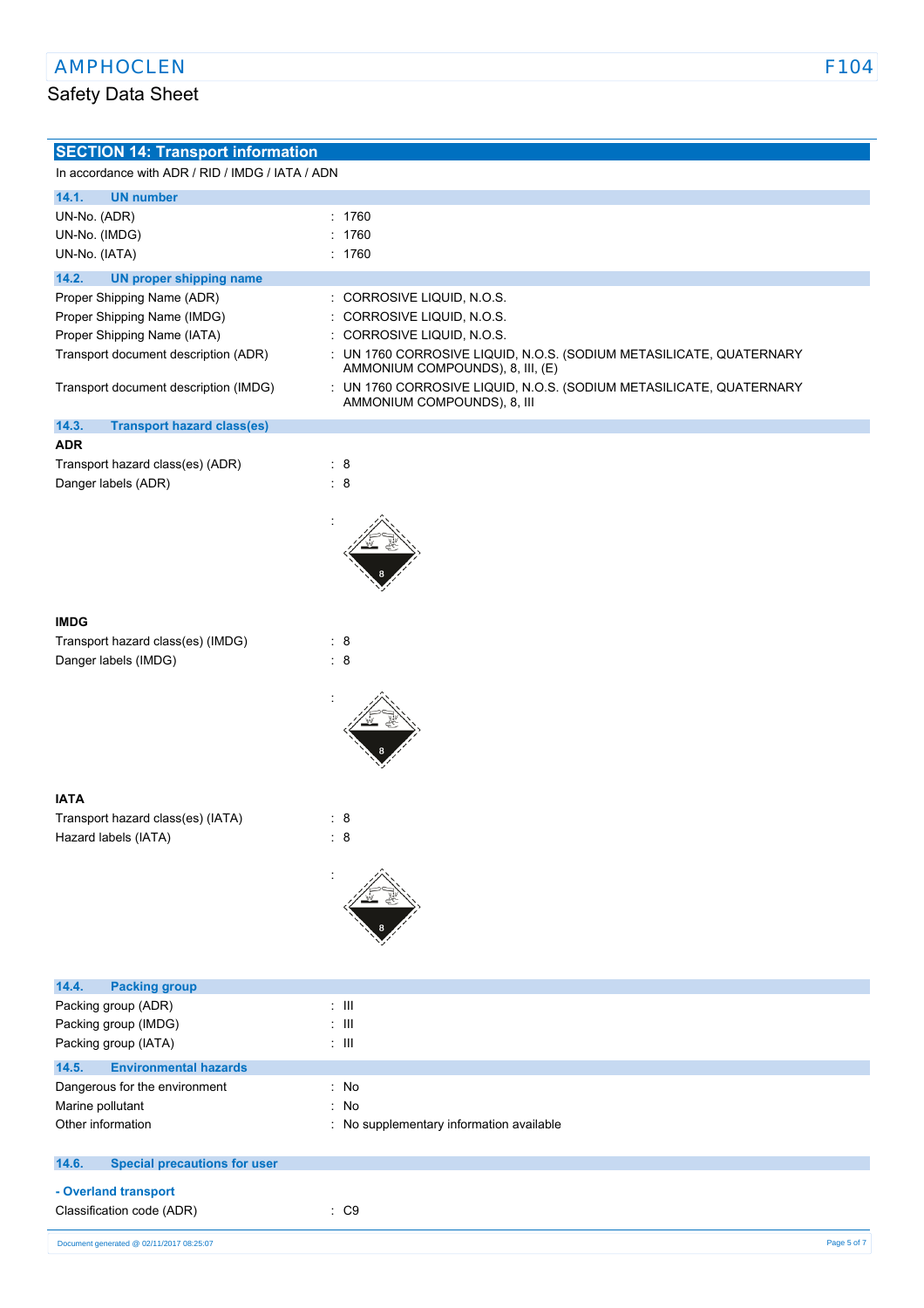| Special provisions (ADR)                                                          | : 274                                              |
|-----------------------------------------------------------------------------------|----------------------------------------------------|
| Limited quantities (ADR)                                                          | 5 <sub>l</sub>                                     |
| Excepted quantities (ADR)                                                         | E <sub>1</sub>                                     |
| Packing instructions (ADR)                                                        | P001, IBC03, LP01, R001                            |
| Mixed packing provisions (ADR)                                                    | MP19                                               |
| Portable tank and bulk container instructions<br>(ADR)                            | : T7                                               |
| Portable tank and bulk container special<br>provisions (ADR)                      | $:$ TP1, TP28                                      |
| Tank code (ADR)                                                                   | : L4BN                                             |
| Vehicle for tank carriage                                                         | AT                                                 |
| Transport category (ADR)                                                          | 3                                                  |
| Special provisions for carriage - Packages<br>(ADR)                               | : V12                                              |
| Hazard identification number (Kemler No.)                                         | : 80                                               |
| Orange plates                                                                     | 80<br>1760                                         |
| Tunnel restriction code (ADR)<br>÷                                                | Е                                                  |
| EAC code                                                                          | 2X                                                 |
| APP code<br>÷                                                                     | B                                                  |
| - Transport by sea                                                                |                                                    |
| Special provisions (IMDG)                                                         | : 223, 274                                         |
| Limited quantities (IMDG)                                                         | 5 L                                                |
| Excepted quantities (IMDG)                                                        | E <sub>1</sub>                                     |
| Packing instructions (IMDG)                                                       | P001, LP01                                         |
| IBC packing instructions (IMDG)                                                   | IBC03                                              |
| Tank instructions (IMDG)                                                          | T7                                                 |
| Tank special provisions (IMDG)                                                    | $:$ TP1, TP28                                      |
| EmS-No. (Fire)                                                                    | : F-A                                              |
| EmS-No. (Spillage)                                                                | : S-B                                              |
| Stowage category (IMDG)                                                           | : A                                                |
| Stowage and segregation (IMDG)                                                    | : Clear of living quarters.                        |
| Properties and observations (IMDG)                                                | : Causes burns to skin, eyes and mucous membranes. |
|                                                                                   |                                                    |
| - Air transport                                                                   |                                                    |
| PCA Excepted quantities (IATA)                                                    | : E1                                               |
| PCA Limited quantities (IATA)                                                     | : Y841                                             |
| PCA limited quantity max net quantity (IATA)                                      | 1L                                                 |
| PCA packing instructions (IATA)                                                   | 852                                                |
| PCA max net quantity (IATA)                                                       | 5L                                                 |
| CAO packing instructions (IATA)                                                   | 856                                                |
| CAO max net quantity (IATA)                                                       | 60L                                                |
| Special provisions (IATA)                                                         | : A3                                               |
| ERG code (IATA)                                                                   | : 8L                                               |
| 14.7.<br>Transport in bulk according to Annex II of MARPOL 73/78 and the IBC Code |                                                    |
| IBC code                                                                          | : Not applicable.                                  |

**SECTION 15: Regulatory information**

**15.1. Safety, health and environmental regulations/legislation specific for the substance or mixture**

### **15.1.1. EU-Regulations**

Contains no REACH substances with Annex XVII restrictions Contains no substance on the REACH candidate list Contains no REACH Annex XIV substances

#### **15.1.2. National regulations**